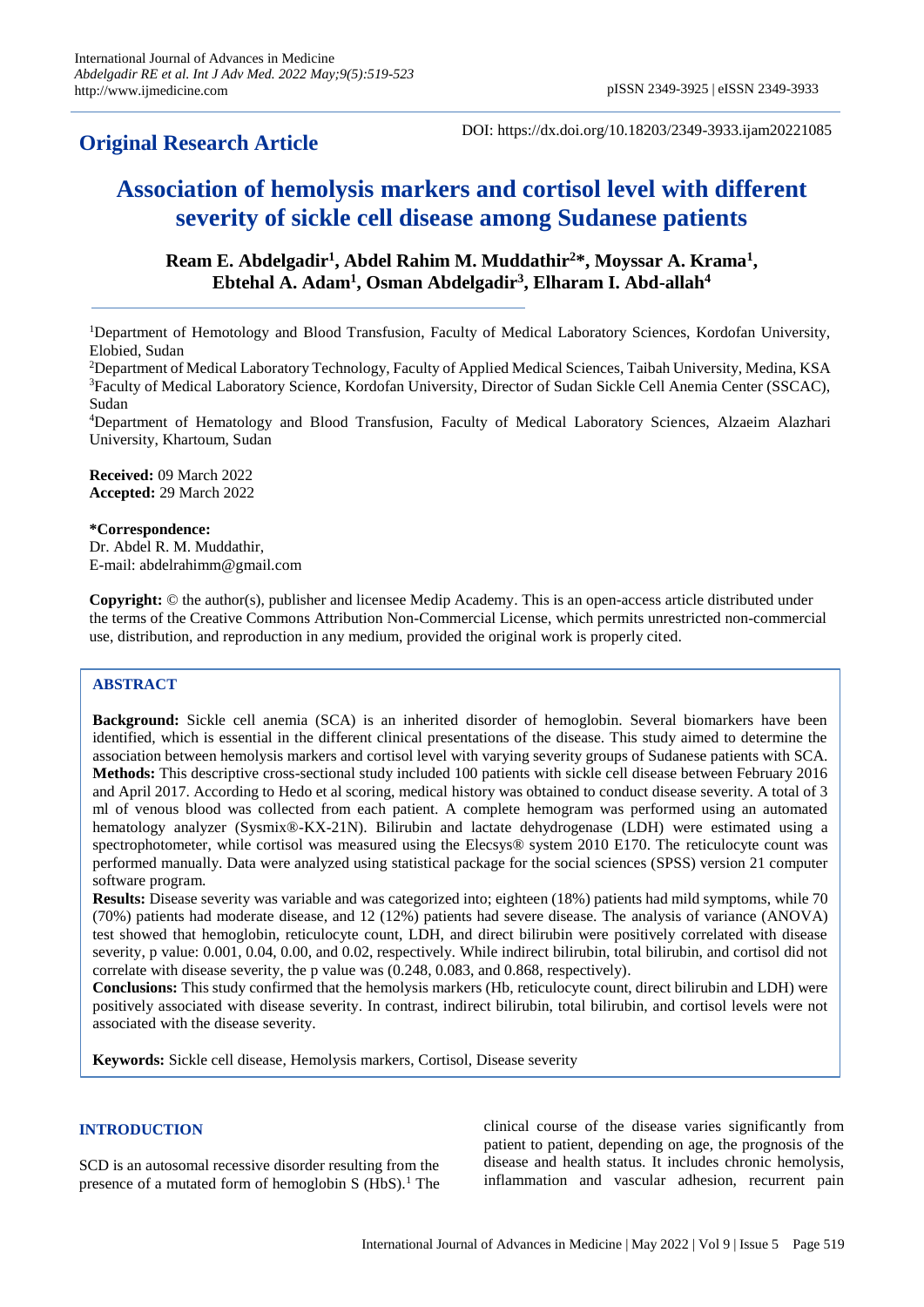episodes, organ damage, and early death. Hemolysis is the most clinical feature of SCA (HbSS). It is defined as abnormal destruction of red blood cells (RBC) and shortening RBC survival, leading to anemia and pigment gallstones.

Recently, intravascular hemolysis has been discovered to be contributed to a number of other complications of HbSS, such as pulmonary hypertension, priapism, leg ulcers and stroke.<sup>2</sup>

Many studies estimate hemolysis's effect on SCA patients by studying the hemolysis biomarkers. The biomarkers indicate normal biological or pathogenic processes or pharmacological responses to a therapeutic intervention.<sup>3</sup> Biomarkers for hemolysis include: firstly, hemoglobin (Hb) concentration, a useful biomarker in SCD. Low Hb is associated with anemia and other complicated clinical features such as stroke and premature death.<sup>4</sup> The second biomarker is RBC survival. In SCD, the RBC survival is variable ranging from15-17 days; it is not measured for regular clinical use because it is measured by chromium labelling of red cells, which is radioactivity.<sup>5</sup>

Reticulocyte count is another biomarker of hemolysis. It is an indicator of the compensatory response of the bone marrow and correlates well with the RBC life span.<sup>6</sup> Also, serum lactate dehydrogenase (LDH) level is a good biomarker for SCD, and it increases in patients with leg ulcers priapism. LDH levels also tend to increase in erythropoiesis with the premature death of RBCs as in SCD.<sup>7</sup> In addition, haptoglobin is one of the hemolysis biomarkers and is a liver-synthesized glycoprotein that binds freely circulating hemoglobin released by hemolysis or normal erythrocyte turnover.<sup>8</sup> Haptoglobin is decreased in SCD due to increased free plasma Hb.<sup>9</sup> Bilirubin is another biomarker for extravascular and intravascular hemolysis. In SCD, the breakdown of red blood cells results in high bilirubin levels.<sup>10</sup>

Individuals with SCA have stress biomarkers associated with pain intensity.<sup>11</sup> It includes cortisol, which aids in the metabolism, mediates immune response, and the sleep/wake cycle.<sup>12</sup> High cortisol levels likely reflect more severe stress.<sup>13</sup> The severity of SCD was classified into mild, moderate and severe groups according to the degree of anemia, frequency of crisis, and the number of organ complications. $^{14}$  Despite the risk of the severity of the disease, information about hemolysis and stress biomarkers in the population suffering from SCA in Sudan are unknown. This study aimed to investigate and determine the association of hemolysis biomarkers and cortisol (one of the stress biomarkers) with disease severity in Sudanese SCA patients.

### **METHODS**

A prospective cross-sectional descriptive study was conducted between February 2016 and April 2017 in Elobied (Sudan). One hundred patients (57% male and 43% female) with sickle cell disease diagnosed by Hb electrophoresis and attended to Sudan SCA center (SSCAC) were enrolled in this study. Their ages ranged from (3.5 month-30 years) with the most affected group  $\geq$ 3 years.

The study had been approved by the ethical committee of the center. Before sample collection, written informed consent was obtained from all patients or their parents/caregivers. Only patients who refused to donate blood were excluded from the study.

Demographic data was collected from patients' parents to determine the severity of the disease by scoring the clinical presentation according to Hedo et al. The severity score includes the number of crises and previous blood transfusion per year, the concentration of hemogloin and the presence or absence of complications such as pneumonia; osteomyelitis; chest syndrome; heart failure; avascular necrosis of femoral head; renal failure; pigment gallstone and jaundice; liver failure; seizure; growth retardation; dehydrated; acute splenic sequestration; generalized or localized vaso-occlusive crises. The patients were classified into mild, moderate, or severe SCA in the evaluation.

A total of 3 ml of venous blood was collected from each patient under completely aseptic condition, divided into 1.5 ml in EDTA anticoagulant containers for complete blood count determination with Sysmex KX-21N® automated hematology analyzer, and reticulocyte count with the manual method. Then the blood samples were centrifuged to get the plasma for cortisol assay, which was estimated using Elecsys® system 2010 E170 use competition test by using a polyclonal antibody directed against cortisol, and the analyzer automatically calculate the cortisol concentration of each sample in microgram\dl.

The remaining blood was placed into heparin anticoagulant container for LDH and bilirubin estimation using spectrophotometer.

Data were analyzed using statistical package for the social sciences (SPSS) software version 21. The mean of the LDH, bilirubin and cortisol levels in patients of different severity grades was determined using an independent ttest. The correlation of LDH, bilirubin and cortisol level in different severity groups' conditions was determined using analysis of variance (ANOVA). The p value was considered a significant difference at 0.05 and a 95% confidence level.

### **RESULTS**

This study included 100 patients with sickle cell anaemia, of whom 57 (57%) were male, and 43 (43%) were female. Their ages range from (3.5 month to 30 years) with the most affected group being 4 to 6 years. According to the tribe classification, twenty-six (26%) patients were Afro-Asiatic, and an equal number 26 (26%) patients were from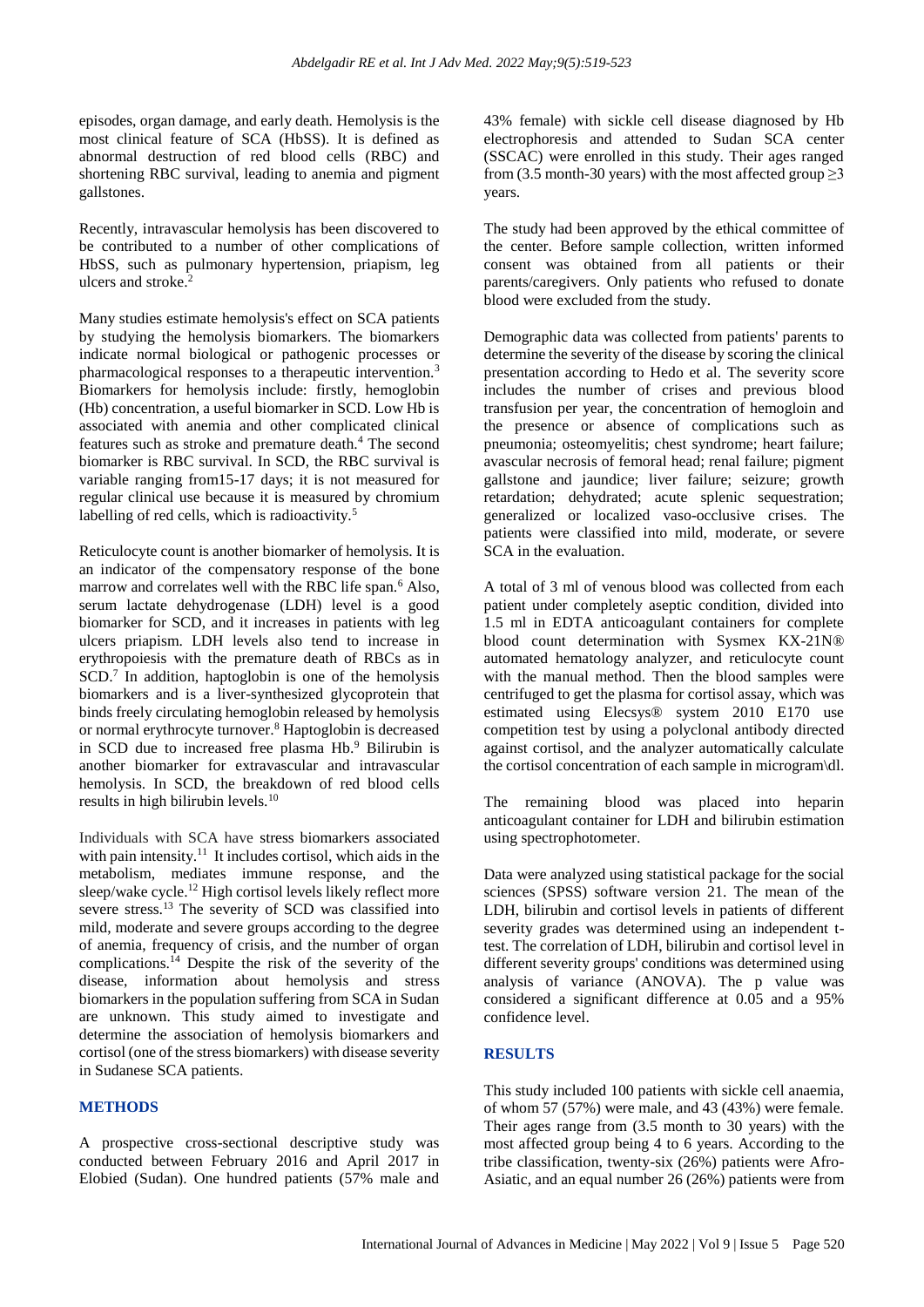Niger-Congo while 48 (48%) patients were from sub-Saharan origin.

Statistical analysis of the hematological parameters showed that the hemoglobin concentration of the majority of the studied patients, 87% (87/100) had hemoglobin concentration below the normal range also, the descriptive statistical analysis showed that the mean and S.D. of the hemoglobin was  $(7.69 \text{ g}/d \text{H} \pm 1.71)$ , while 82%  $(82/100)$ patients had an abnormal RBCs count  $(2.87 \times 10^6 / \text{H}0.74)$ . The patient's TWBC count in 68% (68/10) was above the normal range. Mean, and standard deviation (SD) of WBC count was  $(18.63\times10^{6}/\text{1\textpm}8.77)$ , while the platelet count was within the normal range in 86% (86/100) patients  $(450.11\times10^{6}/\text{Hz}176.02).$ 

Disease severity was variable in the study population using Hedo scoring. 18 (18%) patients had mild disease, while 70 (70%) patients had moderate disease, and only 12 (12%) patients had severe disease.

If hemolysis markers correlate with the severity of the disease; the ANOVA test showed that hemoglobin, reticulocyte count, LDH and direct bilirubin were positively correlated with the P value of disease severity: 0.001, 0.04, 0.00 and 0.02 respectively (Tables 1-3).

## **Table 1: Correlation of hemoglobin to the severity groups.**

| <b>Haemoglobin</b> | ∣ Mean | <b>Standard</b><br>deviation | <b>P</b> value |
|--------------------|--------|------------------------------|----------------|
| Mild               | 8.8    | 2.1                          |                |
| <b>Moderate</b>    | 79     | 1.6                          | 0.001          |
| <b>Severe</b>      | ճ 51   | 1 ດ1                         |                |

#### **Table 2: Correlation of reticulocyte count with the severity groups.**

| <b>Reticulocyte</b> | <b>Mean</b> | <b>Standard</b><br>deviation | <b>P</b> value |
|---------------------|-------------|------------------------------|----------------|
| Mild                | 7.64        | 1.44                         |                |
| <b>Moderate</b>     | 11.80       | 2.63                         | 0.04           |
| <b>Severe</b>       | 15.51       | 4 O 1                        |                |

#### **Table 3: Correlation of LDH to the severity groups.**

| <b>LDH</b>      | <b>Mean</b> | <b>Standard</b><br>deviation | <b>P</b> value |
|-----------------|-------------|------------------------------|----------------|
| Mild            | 459.78      | 78.51                        |                |
| <b>Moderate</b> | 619.34      | 63.23                        | 0.021          |
| <b>Severe</b>   | 782.        | 55.20                        |                |

While indirect bilirubin, total bilirubin and cortisol did not correlate with the disease severity, p value (0.248, 0.083 and 0.868 respectively) (Table 4).

# **Table 4: Correlation of bilirubin and cortisol level with the severity groups.**

| <b>Parameters</b> | <b>Mean</b> | <b>Standard</b><br>deviation | P value |
|-------------------|-------------|------------------------------|---------|
| D. bilirubin      |             |                              |         |
| Mild              | 0.53        | 0.42                         | 0.021   |
| Moderate          | 0.47        | 0.33                         |         |
| Severe            | 1.20        | 0.99                         |         |
| Total             | 0.50        | 0.37                         |         |
| In. bilirubin     |             |                              |         |
| Mild              | 1.23        | 0.32                         | 0.248   |
| Moderate          | 1.40        | 0.41                         |         |
| Severe            | 1.45        | 0.49                         |         |
| Total             | 1.37        | 0.39                         |         |
| T. bilirubin      |             |                              |         |
| Mild              | 1.71        | 0.49                         | 0.083   |
| Moderate          | 1.88        | 0.60                         |         |
| Severe            | 2.65        | 0.49                         |         |
| Total             | 1.87        | 0.59                         |         |
| <b>Cortisol</b>   |             |                              |         |
| Mild              | 391         | 51                           | 0.868   |
| Moderate          | 378         | 65.3                         |         |
| Severe            | 401         | 78                           |         |
| Total             | 298         | 55                           |         |

#### **DISCUSSION**

SCD is a heterogeneous disease with different clinical presentations. Although the disease has been previously described and intensive research has been done on SCA, SCA still poses a major health problem for patients. The relationship between biomarkers and disease severity in Sudanese patients was still unclear. This study was designed to determine the hemolysis markers in different severity groups. This study showed that Hb, PCV and red blood cells were low, a finding consistent with the study by Akinbani et al.<sup>15</sup> The low Hb, PCV and RBCs in SCA are due to chronic hemolysis. The result of the leukocyte count was significantly high in our patients. The high WBC counts in the SCD population could be due to infections or drug reactions.<sup>16</sup> The study was in agreement with Ahmed et al. He found a high WBC count among sickle patients with cough two times than patients without cough.<sup>17</sup> The platelets counts were significantly high in this study, consistent with the study done by Charles et al.<sup>18</sup> The platelet count may increase in response to the vaso-occlusive crisis; hyposplenism in SCA contributes significantly to the high mean of platelets count.<sup>19</sup> Our study showed high reticulocyte count, suggesting increased hemolysis and indicative of sickling crisis. Our result agrees with the study by Tite et al.<sup>20</sup> In this study and oxidative stress associated with hemolysis, serum LDH levels were higher in our patients in contrast to Tite et al.<sup>20</sup>

Our study showed that patients had a significant decrease in Hb levels between the different severity groups (mild, moderate and severe). The low Hb rate in sickle cell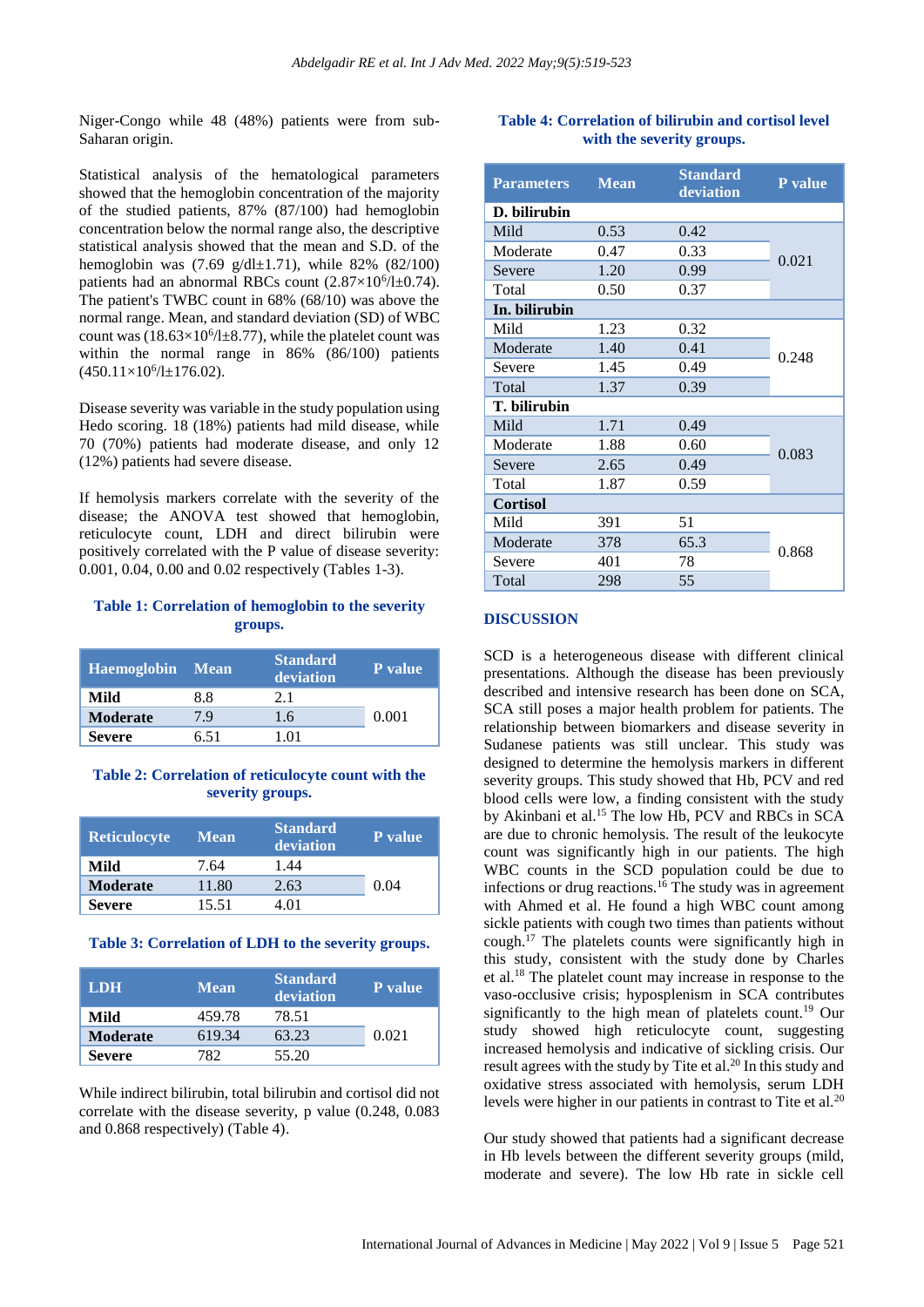patients is due to chronic hemolysis, which gradually increases with severity. Our findings were in agreement with Tite et al.<sup>20</sup>

In the different clinical phenotype, LDH and direct bilirubin level were elevated, which may be due to intravascular hemolysis; in which RBCs simultaneously release LDH and bilirubin into the bloodstream.<sup>21</sup> Our result was consistent with Aleluia et al.<sup>22</sup>

In this study, cortisol levels were within the normal range. They were not associated with the disease severity in sickle cell disease, and there were no significant differences in mean cortisol levels in men and women. Our result was in agreement with a study done by Marwa in which she found normal Cortisol levels in people with SCA. <sup>23</sup> In contrast, our finding disagreed with Akinlade who found that the cortisol was significantly higher in subjects with severe SCA than mild and moderate one.<sup>24</sup> These differences may be due to ethnic background. So it is important to determine the level of biomarkers in SCA patients and investigate its association with clinical presentation.

### **CONCLUSION**

The study concluded that the hemolysis marker (Hb, reticulocyte count, direct bilirubin and LDH) were positively associated with the disease severity. In contrast, indirect bilirubin, total bilirubin and cortisol level were associated with the disease severity.

#### **ACKNOWLEDGEMENTS**

Authors would like to thank the staff of the Sudan SCA Center (SSCAC) and the staff of the faculty of Medical Laboratory Sciences at Kordofan University in Elobied-Sudan.

*Funding: No funding sources Conflict of interest: None declared Ethical approval: The study was approved by the Institutional Ethics Committee*

#### **REFERENCES**

- 1. Pecker LH, Lanzkron S. Sickle cell Disease. Ann Intern Med. 2021;174(1):ITC1-6.
- 2. Charles T. Quinn Biochemical surrogate markers of hemolysis do not correlate with directly measured erythrocyte survival in sickle cell anemia. Am J Hematol. 2016;91(12):1195-201.
- 3. Damanhouri GA, Jarullah J, Marouf S, Hindawi SI, Mushtaq G, Kamal MA. Clinical biomarkers in sickle cell disease. Saud J Biol Sci. 2015;22:24-31.
- 4. Gueguen A, Mahevas M, Nzouakou R, Hosseini H, Habibi A, Bachir D, et al. Sickle-cell disease stroke throughout life: a retrospective study in an adult referral center. Am J Hematol. 2014;89(3):267-72.
- 5. Hebbel RP. Reconstructing sickle cell disease: a data-based analysis of the "hyperhemolysis

paradigm" for pulmonary hypertension from the perspective of evidence-based medicine. Am J Hematol. 2011;86:123-54.

- 6. Rees DC, Williams TN, Gladwin MT. Sickle-cell disease. Lancet. 2010;376:2018-31.
- 7. Barcellini W, Fattizzo B, Zaninoni A. Clinical heterogeneity and predictors of outcome in primary autoimmune hemolytic anemia: a GIMEMA study of 308 patients. Blood. 2014;124(19):2930-6.
- 8. Kristiansen M, Graversen JH, Jacobsen C. Identification of the haemoglobin scavenger receptor. Nature. 2001;409:6817:198-201.
- 9. Körmöczi GF, Säemann MD, Buchta C, Peck-Radosavljevic M, Mayr WR, Schwartz DW, et al. Influence of clinical factors on the haemolysis marker haptoglobin. Eur J Clin Invest. 2006;36(3):202-9.
- 10. Lehrer-Graiwer J, Howard J, Hemmaway. Long-term dosing in sickle cell disease subjects with GBT440, a novel HbS polymerization inhibitor. Blood. 2016;128(22):2488.
- 11. Porter LS, Gil KM, Carson JW, Anthony KK, Ready J. The role of stress and mood in sickle cell disease pain: an analysis of daily diary data. J Health Psychol. 2000;5(1):53-63.
- 12. Russell E, Koren G, Rieder M, Van Uum S. Hair cortisol as a biological marker of chronic stress: current status, future directions and unanswered questions. Psychoneuroendocrinology. 2012;37:589-601.
- 13. El-Hazmi MA, Al-Hazmi AM, Warsy AS. Sickle cell disease in Middle East Arab countries. Indian J Med Res. 2011;134(5):597-610.
- 14. Akinlade KS, Atere AD, Olaniyi JA, Rahamon SK, Adewale CO. Serum copeptin and cortisol do not accurately predict sickle cell anaemia vaso-occlusive crisis as C-reactive protein. PLoS One. 2013;8(11):e77913.
- 15. Akinbami A, Dosunmu A, Adediran A, Oshinaike O, Adebola P, Arogundade O. Haematological values in homozygous sickle cell disease in steady state and haemoglobin phenotypes AA controls in Lagos, Nigeria. BMC Res Notes. 2012;5:396.
- 16. Bagul R, Chandan S, Sane VD, Patil S, Yadav D. Comparative evaluation of C-reactive protein and WBC count in fascial space infections of odontogenic origin. J Maxillofac Oral Surg. 2017;16(2):238-42.
- 17. Ahmed AE, Ali YZ, Al-Suliman AM, Albagshi JM, Al Salamah M, Elsayid M, Alanazi WR, Ahmed RA, McClish DK, Al-Jahdali H. The prevalence of abnormal leukocyte count, and its predisposing factors, in patients with sickle cell disease in Saudi Arabia. J Blood Med. 2017;8:185-91.
- 18. Antwi-Boasiako C, Ekem I, Abdul-Rahman M, Sey F, Doku A, Dzudzor B, Dankwah GB, Otu KH, Ahenkorah J, Aryee R. Hematological parameters in Ghanaian sickle cell disease patients. J Blood Med. 2018;9:203-9.